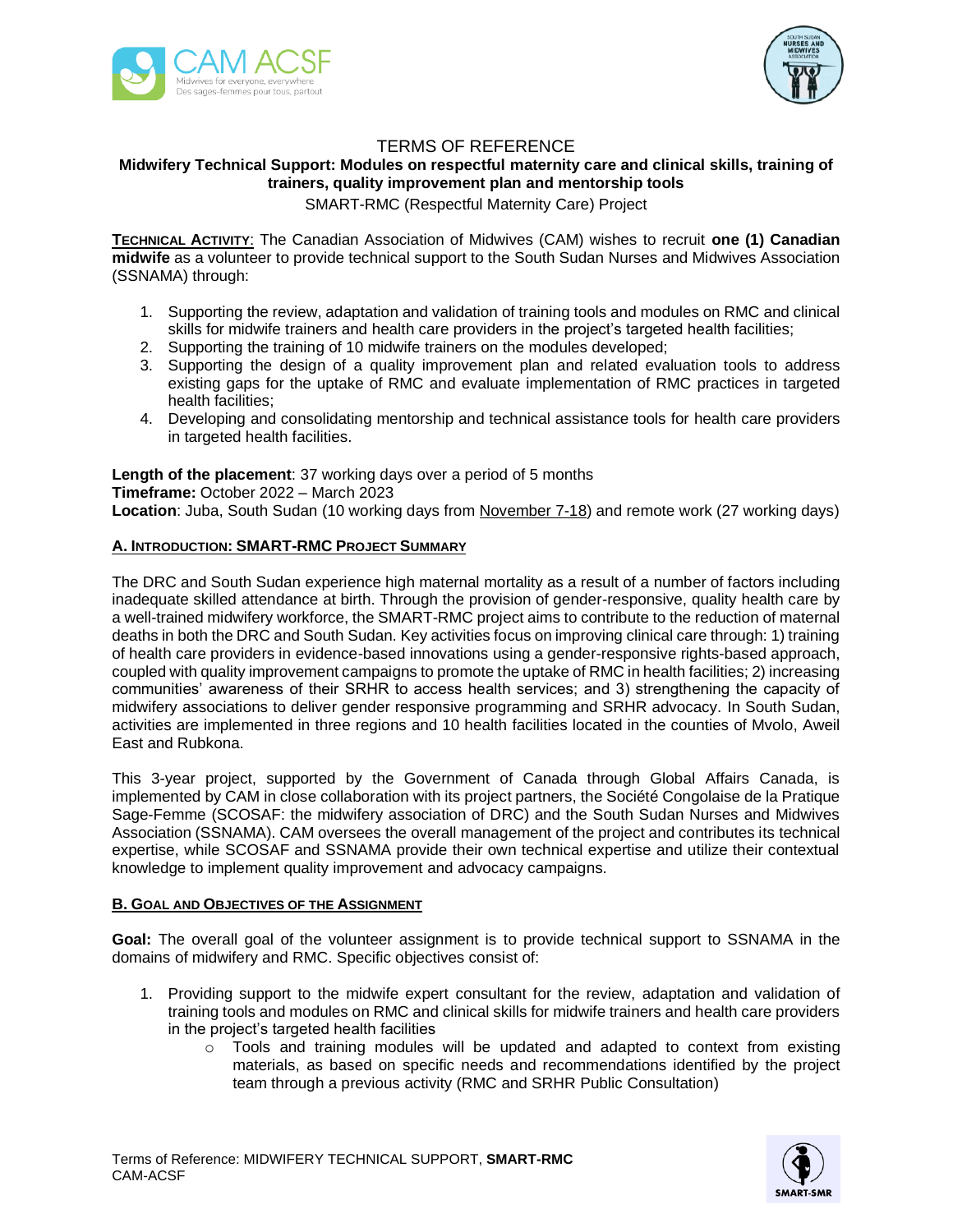- o The adaptation and validation of the training material will be done in collaboration with SSNAMA, the Directorate of Training and Professional Development at the Ministry of Health and midwife-tutors from the Juba College of Nursing and Midwifery
- o The volunteer will leverage training content available through the Safe Delivery application, after assisting the midwife expert consultant in cross-checking with national guidelines, the clinical procedures manual and BEmONC/emergency skills training materials to ensure consistency
- 2. Contributing to the organization and implementation of a training for 10 midwife trainers on the modules developed
	- $\circ$  The volunteer will participate in the coordination, planning and facilitation of a 5-day training of trainers (TOT) session in Juba for 10 midwives, in collaboration with SSNAMA, the midwife expert consultant and midwife-tutors who participated in the adaptation of the training material
- 3. Providing support to the midwife expert consultant for the design of a quality improvement plan and related evaluation tools to address existing gaps for the uptake of RMC and evaluate implementation of RMC practices in targeted health facilities
	- $\circ$  According to the needs and gaps identified in the RMC and SRHR Public Consultation, the volunteer and midwife expert consultant will design a quality improvement plan and corresponding evaluation tools to promote best practices in RMC within the project's targeted health facilities. The plan will integrate a gender lens and strategies to promote inter-professional collaboration.
	- $\circ$  The development of quality improvement materials will be done in collaboration with SSNAMA and staff from targeted health facilities (specifically, TOT participants from the three facilities designated as Centers of Innovation)
	- o All quality improvement measures will adhere to Ministry of Health standards and guidelines. In addition, the plan and tools will be validated with midwife-tutors, the Directorate of Training and Professional Development and the Directorate of Reproductive Health.
- 4. Leading the development and consolidation of mentorship and technical assistance tools geared toward 85 health care providers (midwives and nurses) from targeted health facilities
	- o The volunteer will be responsible for introducing digitalized technical assistance tools, including the Safe Delivery application, during the TOT
	- $\circ$  Subsequently, the volunteer will lead on the development and consolidation of mentorship tools in collaboration with SSNAMA, the Directorate of Training and Professional Development and newly trained midwife trainers. These tools will facilitate remote communications between the midwife trainers, SSNAMA chapter focal points and providers from targeted facilities.
	- o The volunteer will also assist SSNAMA in adapting and updating existing materials on continuous professional development (CPD) ahead of CPD visits that will take place later in the project, integrating aspects of RMC and other topics addressed in trainings.

## **C. METHODOLOGY AND APPROACH TO ASSIGNMENT**

**Parties involved:** During the assignment, work and collaboration will occur between the following actors:

- 1. Canadian midwife volunteer
- 2. Canadian midwife consultant
- 3. Directorate of Training and Professional Development at the Ministry of Health
- 4. Directorate of Reproductive Health at the Ministry of Health
- 5. Midwife-tutors from the Juba College of Nursing and Midwifery
- 6. Stakeholders and participants:
	- CAM project team
	- SSNAMA project team
	- Staff and administrative teams from targeted health facilities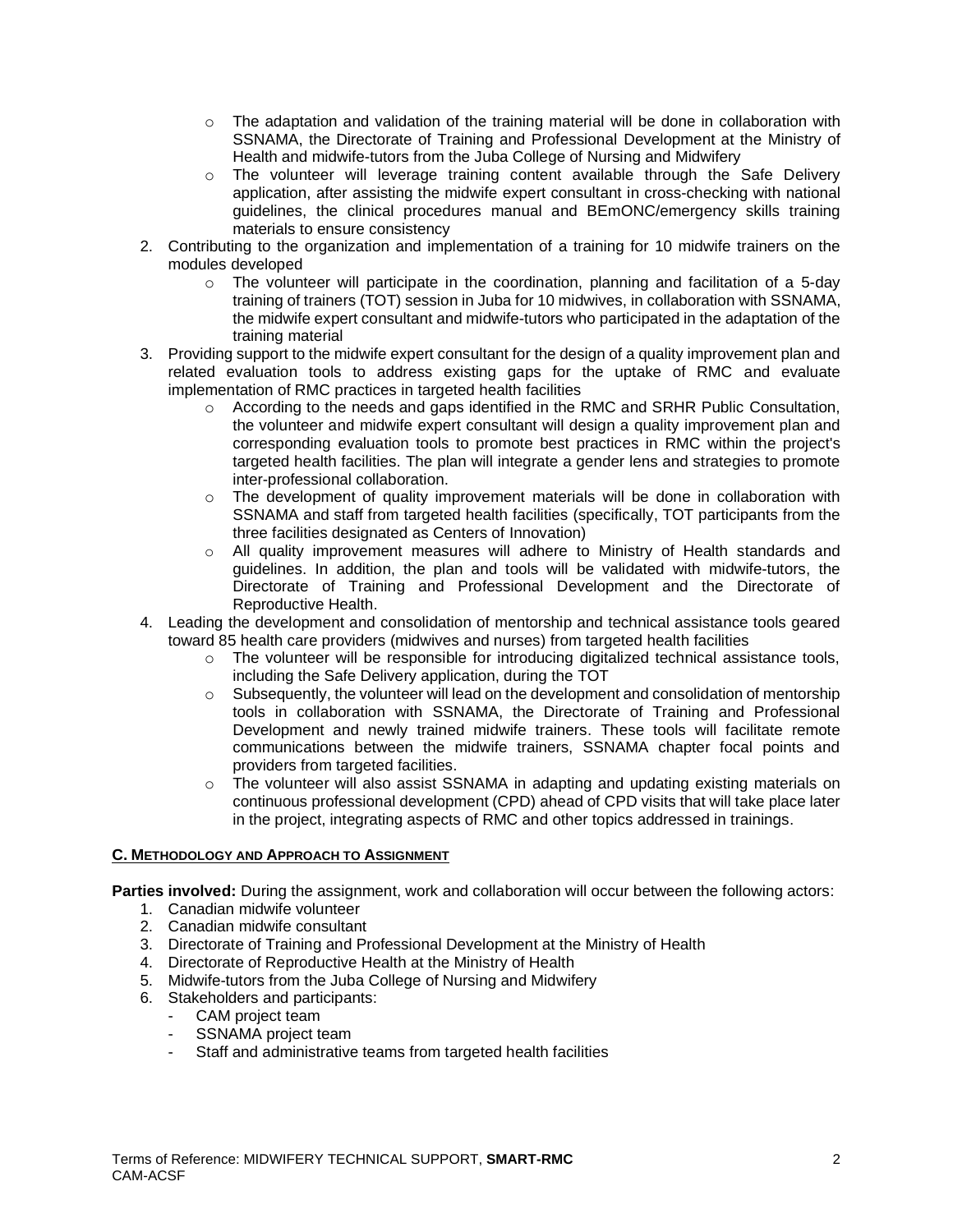### **Methods:**

- Document review and analysis (including existing training material from South Sudan and other countries, results of the RMC and SRHR Public Consultation, relevant WHO documentation, national guidelines/protocols, and content of the Safe Delivery app)
- Consultations and working sessions with stakeholders for the development and validation of training, quality improvement and mentorship materials
- Adaptation of existing materials
- Production of written documents
- Training workshop (with theoretical and practical components)
- Regular meetings with SSNAMA and CAM SMART-RMC project teams
- Direct and/or indirect exchanges
- Virtual communications with stakeholders (emails, messages and video conferences)

**Resources available:** During the assignment on location in South Sudan, the volunteer will have access to the following resources:

- SSNAMA Programme Manager and RMC Project Coordinator to provide accompaniment and support throughout the placement;
- Canadian midwife consultant to provide guidance and support before and during the placement;
- CAM Midwifery Technical Expert who will be available to answer technical questions related to content production, and to review and provide feedback on deliverables;
- Workspace at the SSNAMA office with access to Wi-Fi (please note that reliable Internet connection cannot be guaranteed at all times);
- Accommodation, meals and transport provided.

*The volunteer will be required to use their own laptop computer to carry out the assignment. No computer will be provided by the project.*

CAM will support the volunteer in all aspects of assignment planning and coordination as well as logistic, i.e.: preparing the volunteer agreement and terms of reference, facilitating contact and subsequent communications with SSNAMA, providing pre-departure training, procuring airfare, arranging local accommodation and transportation, providing instructions for obtaining visas and letters of invitation, and providing document templates for the mission report, timesheets, expense reports and reimbursements.

## **D. DELIVERABLES**

- 1. Training material on RMC and clinical skills for midwife trainers and health care providers in targeted facilities, integrating findings from the RMC and SRHR Public Consultation (including facilitator's guide, participant manual, short learning modules for in-service trainings, list of materials for RMC kits, pre/post tests and all tools necessary for teaching the modules, e.g., agenda, PPT presentation, relevant handouts, etc.)
- 2. 10 midwife trainers trained on the material developed
- 3. Training aid (PPT presentation or other) used to introduce the Safe Delivery application to the 10 midwife trainers
- 4. Context-specific RMC quality improvement plan for targeted health facilities, covering administrative, technical and operational aspects of quality and adopting a gender-responsive lens (including all tools necessary to evaluate the implementation of the plan, e.g., QI dashboard/scorecard)
- 5. Mentorship and technical assistance tools to support in-service midwives and nurses from targeted health facilities in practical learning and remote communications with chapters (including updated CPD materials on RMC)
- 6. Mission report (a reporting template will be provided by CAM)
- 7. Monthly time sheets indicating the number of days worked, activities undertaken, and amount of time spent on each of the above deliverables